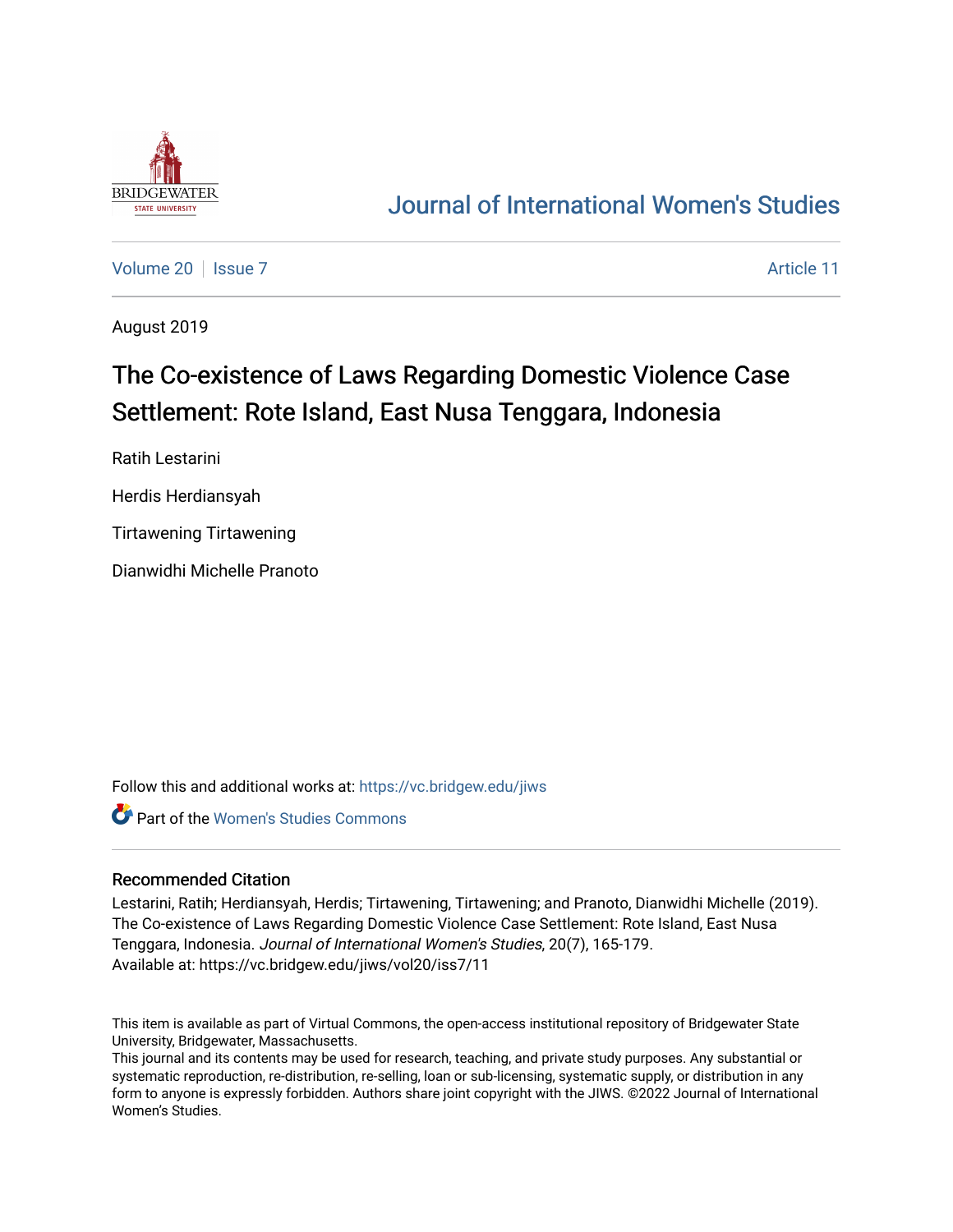Lestarini et al.: Co-existence of Laws Regarding Domestic Violence Case Settlement

This journal and its contents may be used for research, teaching and private study purposes. Any substantial or systematic reproduction, re-distribution, re-selling, loan or sub-licensing, systematic supply or distribution in any form to anyone is expressly forbidden. ©2019 Journal of International Women's Studies.

## **The Co-existence of Laws Regarding Domestic Violence Case Settlement: Rote Island, East Nusa Tenggara, Indonesia**

By Ratih Lestarini<sup>1</sup>, Herdis Herdiansyah<sup>2</sup>, Tirtawening Tirtawening<sup>3</sup> and Dianwidhi Michelle Pranoto<sup>4</sup>

#### **Abstract**

 $\overline{\phantom{a}}$ 

Domestic violence has long been an adversity, which many women have to endure and even accept, especially in places where patriarchy reigns. Unlike other forms of violence against women, domestic violence is particularly special because of its private and sensitive nature. In the island of Rote in East Nusa Tenggara, Indonesia, domestic violence is a serious social and cultural issue. People in Rote continue to practice their customary laws despite formal state laws that offer better justice for victims, at least from the perspective of women's rights and feminism. This article elaborates on customary laws used to settle domestic violence cases in Rote Island, East Nusa Tenggara, Indonesia. The research is structured into three parts. The first part discusses the existing formal state laws and analyzes its norms against the Convention on the Elimination of all Forms of Discrimination Against Women (CEDAW), the second part highlights the culture and domestic violence in Rote Island, and the third part explores the three choices of laws used in Rote Island to resolve cases of domestic violence, within it also the discussion of how these laws coexist in that regard. Stories of these settlements were gained through qualitative research in Rote. Semistructured interviews were conducted towards women, church leaders, *maneleo* (the head of clan who acts as a medium for parties in dispute), and *adat* (traditional cultural group) members. Focus Group Discussions (FGD) were conducted prior to the interviews to gain general knowledge of the customary practices on the island. It was found that the *belis* (dowry system) in Rote implies that women are required to obey the men because by *belis* the men have "bought" the women. The *belis* strengthens the patriarchal culture in East Nusa Tenggara in general and in Rote Island. The

<sup>&</sup>lt;sup>1</sup> Ratih Lestarini is a lecturer in Department of Law, Society and Development, Faculty of Law, Universitas Indonesia. Her research includes matters of access to justice regarding violence against women and children within the framework of Indonesia's national and customary laws across different cities including Malang, Padang, Kupang, Atambua, Waingapu, Rote, and Bajawa; the legal protection for women environmental activists in urban areas; and the settlement of land disputes, to name a few.

 $2$  Herdis Herdiansyah is a lecturer in School of Environmental Science, Universitas Indonesia. His research focuses on the environment and social science, systems of thinking, social conflict and environment, community engagement, and environment and human interaction.

 $3$  Tirtawening Tirtawening is a lecturer in Department of Law, Society and Development Faculty of Law, Universitas Indonesia. She has conducted numerous researches since 2007, especially on access to justice issues regarding violence against women (on domestic violence in poor communities, on marriages, and on sexual violence in education institutions) and women workers (on flight attendants of Garuda, Indonesia, and on domestic migrant workers in United Arab Emirates).

<sup>&</sup>lt;sup>4</sup> Dianwidhi Michelle Pranoto is a student of Faculty of Law, Universitas Indonesia. Michelle, as she is known, is active in advocacy for the indigenous community of Indonesia and has volunteered for the Indigenous Peoples' Alliance of the Archipelago. She has done several researches concerning the Indonesian indigenous community, especially regarding constitutional law from the perspective of indigenous customary law. She has written several papers on agrarian conflicts involving indigenous groups, access to justice for indigenous peoples, and the implications of the Village Act to indigenous communities.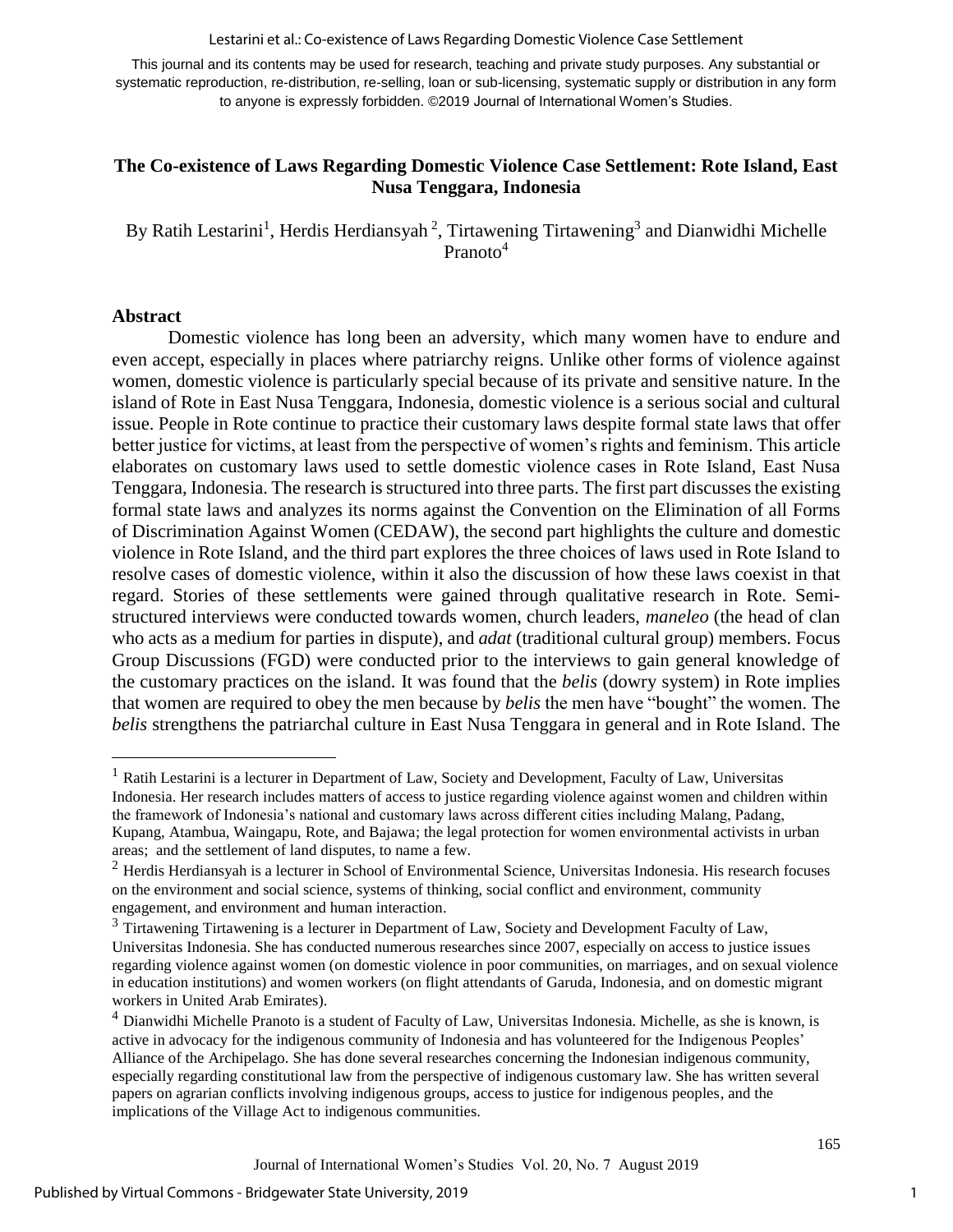findings of this paper also show that customary law and church law are the communities' first option when it comes to resolving cases of domestic violence, although the formal state law normatively offers better protection and justice for victims.

*Keywords*: Domestic Violence; Customary Law; East Nusa Tenggara; Indonesia; Socio-Legal **Studies** 

### **Introduction**

The number of violence against women cases documented in Indonesia can be viewed as the tip of an iceberg, but of the reported violence against women, the most frequently occurring type happens in the domestic sphere. As of 2017, there are reportedly 10,205 cases of domestic violence (Purwanti, 2017). As the most common type of violence against women, data from Indonesia's National Commission of Women Rights shows that there are 4281 physical abuse cases, 3495 sexual abuse cases, 1451 psychological abuse cases and 978 economic abuse cases (Purwanti, 2017). The data goes to show the rampant domestic violence in Indonesia.

Violence against women brings negative impacts to the victims and their families as well as a heavy burden on society. It often happens in intimate relationships or between perpetrators and victims that have known each other. Many victims face trauma due to severe forms of partner abuse that tend to persist over time (Krahé, 2018). A study from the United States stated that the effects of intimate partner violence are mental health conditions, including eating disorders (Bartlett, Iverson, & Mitchell, 2018). Women that had experienced physical violence from an intimate partner were almost twice as likely as women without victimization history to be infected with HIV.

In Indonesia, besides the formal law, community uses *adat* law as an alternative dispute resolution and it varies in each region. *Adat* law traditionally reflects the way of life and actions of indigenous peoples and is influenced by religious values in the local area. There are 19 areas of *adat* law in Indonesia (Prakash, 2002). This kind of law should be verified in the framework of copyright to protect its supremacy (Carugno, 2018). As the notion of legal pluralism implies, international human rights law, state law, religious law, and customary law often coexist, although they might not share each other's (legal) values (Benda-Beckmann & Benda-Beckmann, 2009).

This paper seeks to answer the questions of how effective *adat* law is with regard to resolving cases of domestic violence in Rote and whether the established formal laws in Indonesia can prevent the occurrence of domestic violence. In what follows, the results of this study are presented by first analysing the formal laws that Indonesia has regarding domestic violence and the protection the State offers to victims. The next section of this paper discusses the customs and traditions people of Rote Island uphold that may contribute to cases of domestic violence. The last part will then discuss the mechanisms of domestic violence case settlement in the local community and how customary law provides protection for victims, as well as discussing the role that customary law plays in its relation to other existing systems of law such as church law and state law.

## **Methodology**

This research employs a qualitative methodology whereby data was obtained through indepth interviews and focus group discussion with significant informants. However, before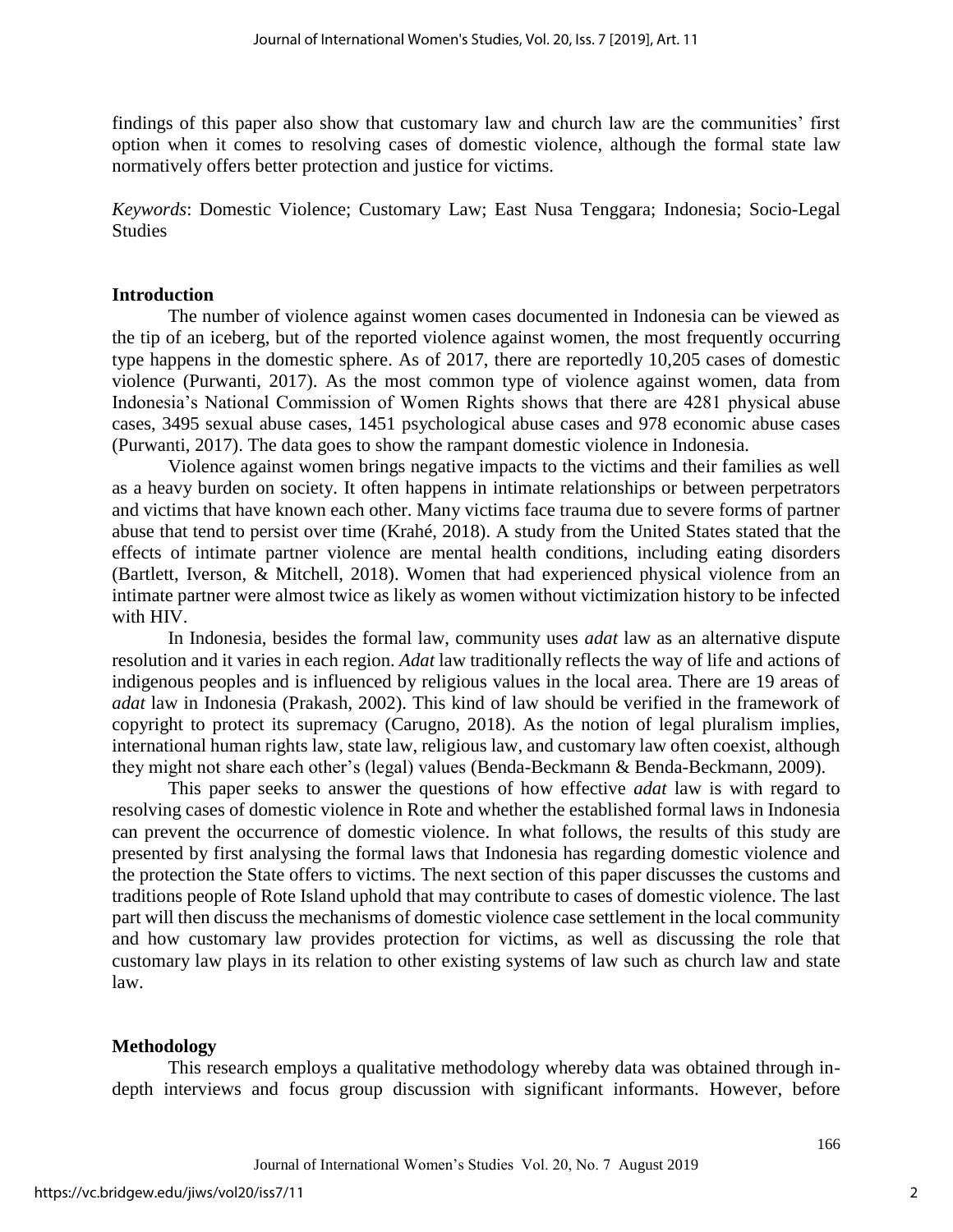conducting a field study, the researchers carried out a normative legal study and literature studies to get a deeper understanding of the formal laws concerning domestic violence in Indonesia. Indepth interviews, focus group discussion, and participant observation were conducted with the intention to delve deeper into the setting and different parties' understanding regarding resolution of domestic violence cases. The research location was the Rote Ndao district of East Nusa Tenggara, Indonesia, wherein interviews and FGD was conducted throughout a span of ten months in 2017. Semi-structured interviews were conducted with two local priests, three female victims of domestic violence, two police staff and two local government staff. These semi-structured interviews allowed the researchers to gain an understanding of how the informants individually made sense of domestic violence and their perceptions of the different types of settlement for domestic violence that are offered in Rote Island.

A focus group discussion was held with twenty-five female survivors of domestic violence and five males consisting of local customary leaders (*maneleo*), priests, and staff of the local government. Through the FGD, the researchers were able to acquire rich insight into the experiences of female survivors and how they perceived their grievances as well as how the male figures perceived the women's grievances. In an FGD setting, the researchers were also able to observe the imbalance of power between the males and females through the interaction that went on between both groups. Several participant observations in relation to the victims and service institutions were also carried out throughout the research period. The researchers carried out observations in the local market, a weaving center wherein women gathered, the Women and Children Protection Unit of the Rote Resort Police, and the Women and Children Protection Agency at the District Office.

#### **Legal Protection for Domestic Violence in Indonesia**

Prevention of violence against women should focus on the community in which it occurs (Harkrisnowo, 2000). Though, it should be noted, such efforts cannot be done in a short period of time and should be done gradually. Some efforts related to the community include: providing education to the community on the rights of women, the types of violence, and the availability of support services or institutions that can help the victims. In that regard, Indonesia has a specific law pertaining to the Elimination of Domestic Violence, which is Law Number 23 Year 2004. This law was created in the spirit of the CEDAW, which was ratified by Indonesia in 1984, and out of the realization that the former Indonesian legal system did not provide justice for victims of domestic violence.

According to Law Number 23 Year 2004, domestic violence is any action towards a person, especially a woman, that causes affliction or suffering physically, sexually, psychologically and/or the neglect of a household or family including threats to do something or forced to do something or the expropriation of one's liberty in a way that is against the law in the scope of the family (Article 1 Number 1). The definition of the elimination of domestic violence was also normatively defined by the law with the guarantee that is given by the State to prevent domestic violence, to *menindak,* or, directly translated, to crack down on the perpetrators of domestic violence and to protect the victims of domestic violence (Article 1 Number 2).

The scope of the household or family, or *rumah tangga* in Indonesian, in this law is specified to be comprised of the husband, the wife, children, anyone staying at home who has familial relations to the previous three due to blood ties, marriage, rearing, and fostering, and/or anyone who works as a helper to the household and lives there (Article 2 Number 1). The subjects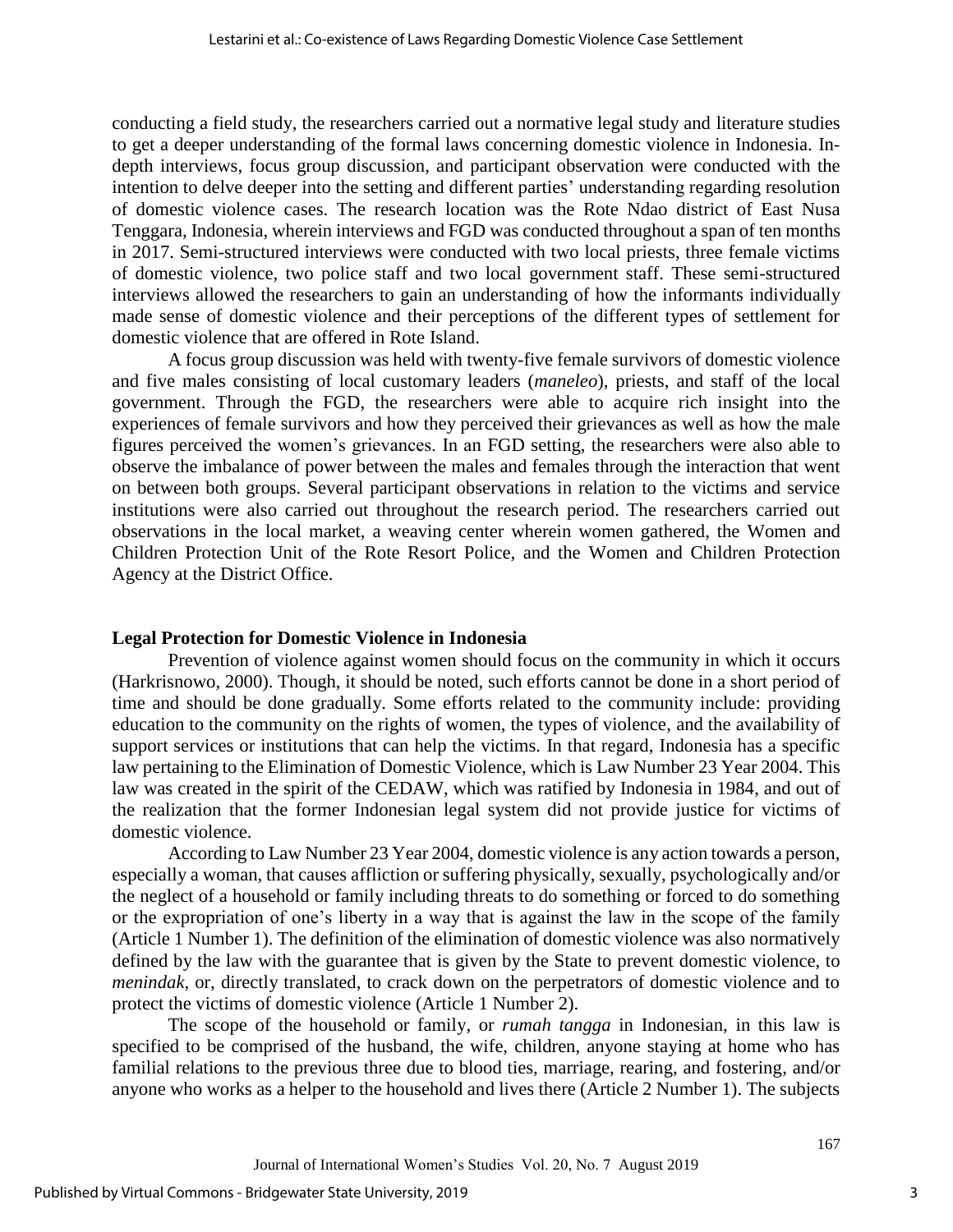of domestic violence are not limited to the husband and wife but also extend to the children, housemaids, and anyone living in the household with familial relations. The extension of subjects to include housemaids is advancement in the jurisprudence and should be appreciated for it gives certainty to housemaids who are treated violently by their employer.

Domestic violence, according to the Elimination of Domestic Violence Law, has been formulated into four forms, and each is specified to hold terminal sanctions. Most of the forms fall into the category of standard offence, except for light offences that can only be handled if they were reported. Terminal sanctions for domestic violence offences are in the form of prison or amercement. The table below shows the forms of domestic violence, their definitions, and the terminal sanction that applies to them according to Law Number 23 Year 2004 or the Elimination of Domestic Violence Act.

| <b>Forms</b> of<br><b>Domestic</b><br><b>Violence</b> | <b>Definition</b>                                                           | <b>Terminal Sanction</b>                                                                               |                                                                                                                |
|-------------------------------------------------------|-----------------------------------------------------------------------------|--------------------------------------------------------------------------------------------------------|----------------------------------------------------------------------------------------------------------------|
|                                                       |                                                                             | In the scope of the<br>household (Art.<br>44.1)                                                        | Prison of<br>maximum 5 years<br>or amercement of<br>maximum 15<br>million Rupiah<br>(approx. USD<br>1,000)     |
| Physical<br>Violence                                  | Any action resulting in<br>pain, sickness or serious<br>injury to a person. | Causes sickness or<br>serious injury (Art.<br>44.2)                                                    | Prison of<br>maximum 10<br>years or<br>amercement of<br>maximum 30<br>million Rupiah<br>(approx. USD)<br>2,000 |
|                                                       |                                                                             | Causes death (Art.<br>44.3)                                                                            | Prison of<br>maximum 15<br>years or<br>amercement of<br>maximum 45<br>million Rupiah<br>(approx. USD<br>3,000  |
|                                                       |                                                                             | Committed by a<br>husband towards a<br>wife or vice-versa<br>and does not cause<br>injury or hindrance | Prison of<br>maximum 4<br>months or<br>amercement of<br>maximum 5                                              |

## **Table 1. Definitions of the Forms of Domestic Violence and the Terminal Sanctions According to the Elimination of Domestic Violence Law (Source: Wulandari, 2014)**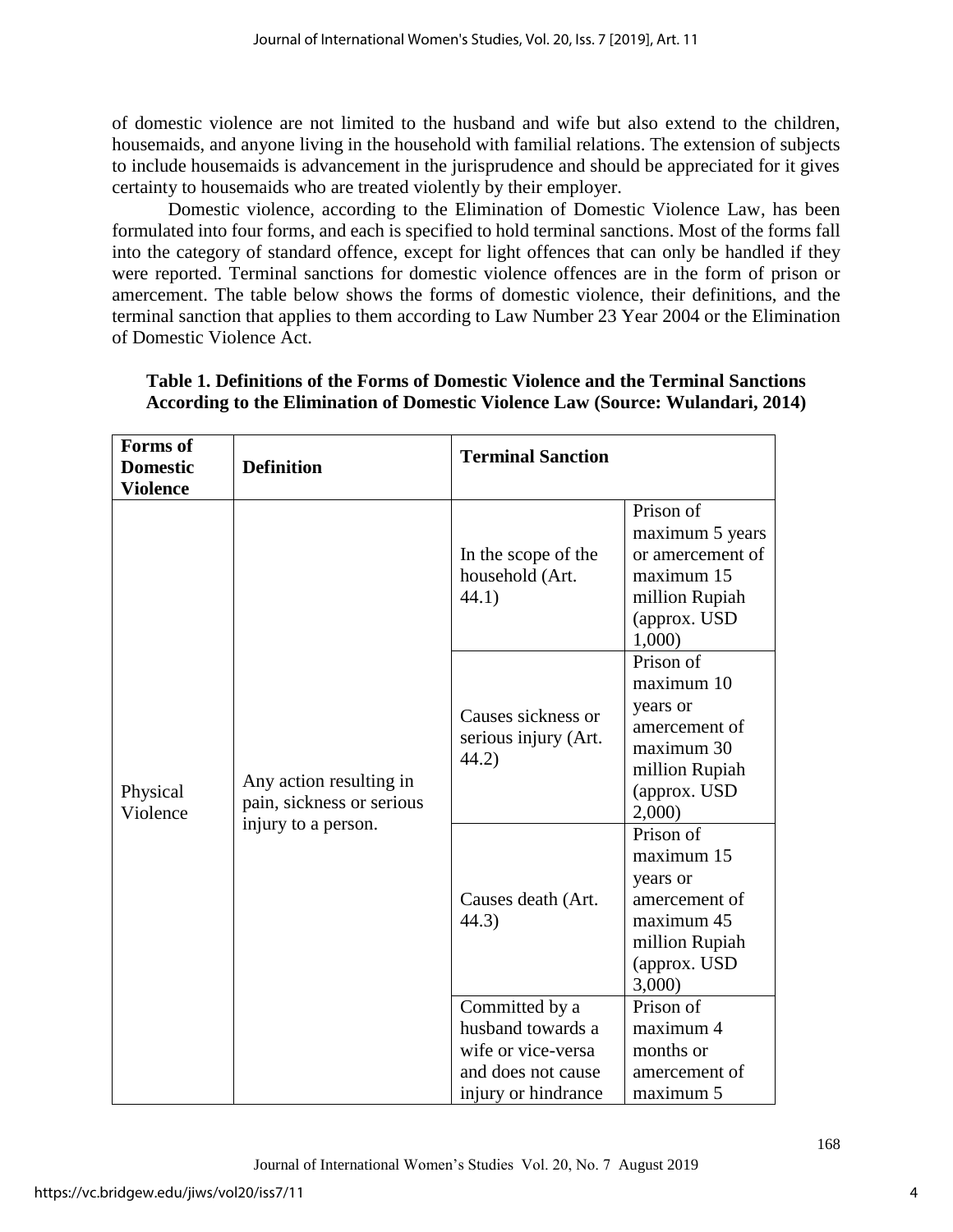|                           |                                                                                                                                                                                                                                                                                                                                                                                                       | to work or do daily<br>activities (Art. 44.4)                                                                                                            | million Rupiah<br>(approx. USD)<br>350)                                                                                                                                                                                    |
|---------------------------|-------------------------------------------------------------------------------------------------------------------------------------------------------------------------------------------------------------------------------------------------------------------------------------------------------------------------------------------------------------------------------------------------------|----------------------------------------------------------------------------------------------------------------------------------------------------------|----------------------------------------------------------------------------------------------------------------------------------------------------------------------------------------------------------------------------|
| Psychological<br>Violence | Any action resulting in<br>fear, loss of confidence,<br>loss of ability to take<br>action, helplessness and/or<br>serious psychological<br>injury to a person.                                                                                                                                                                                                                                        | In the scope of the<br>household (Art.<br>45.1)                                                                                                          | Prison of<br>maximum 3 years<br>or amercement of<br>maximum 9<br>million Rupiah<br>(approx. USD<br>600)                                                                                                                    |
|                           |                                                                                                                                                                                                                                                                                                                                                                                                       | Committed by a<br>husband towards a<br>wife or vice-versa<br>and does not cause<br>injury or hindrance<br>to work or do daily<br>activities (Art. 45.2)  | Prison of<br>maximum 4<br>months or<br>amercement of<br>maximum 3<br>million Rupiah<br>(approx. USD)<br>200)                                                                                                               |
| Sexual<br>Violence        | Any action that falls into<br>the category of forced sex,<br>forced sex in an unusual<br>way and/or is disliked,<br>forced sex with a person<br>for commercial purposes<br>and/or a particular intent,<br>that involves: forced sex<br>towards a person living in<br>the household, forced sex<br>with a person living in the<br>household with<br>commercial purposes<br>and/or a particular intent. | In the scope of the<br>household (Art. 46)                                                                                                               | Prison of<br>maximum 12<br>months or<br>amercement of<br>maximum 36<br>million Rupiah<br>(approx. USD<br>2,400)                                                                                                            |
|                           |                                                                                                                                                                                                                                                                                                                                                                                                       | Forced a person<br>living in the<br>household to have<br>sex with another<br>person for<br>commercial<br>purposes or a<br>particular intent<br>(Art. 47) | Prison minimum<br>of 4 years and<br>maximum of 15<br>years or<br>amercement<br>minimum of 12<br>million Rupiah<br>maximum of 300<br>million Rupiah<br>(approx.<br>minimum of<br>USD 1,000 and<br>maximum of<br>USD 20,000) |
|                           |                                                                                                                                                                                                                                                                                                                                                                                                       | Causes harm to the<br>victim with no hope<br>of healing at all,<br>causes inability to<br>think or psychiatric<br>disorder at least                      | Prison minimum<br>of 5 years and<br>maximum of 20<br>years or<br>amercement<br>minimum of 25                                                                                                                               |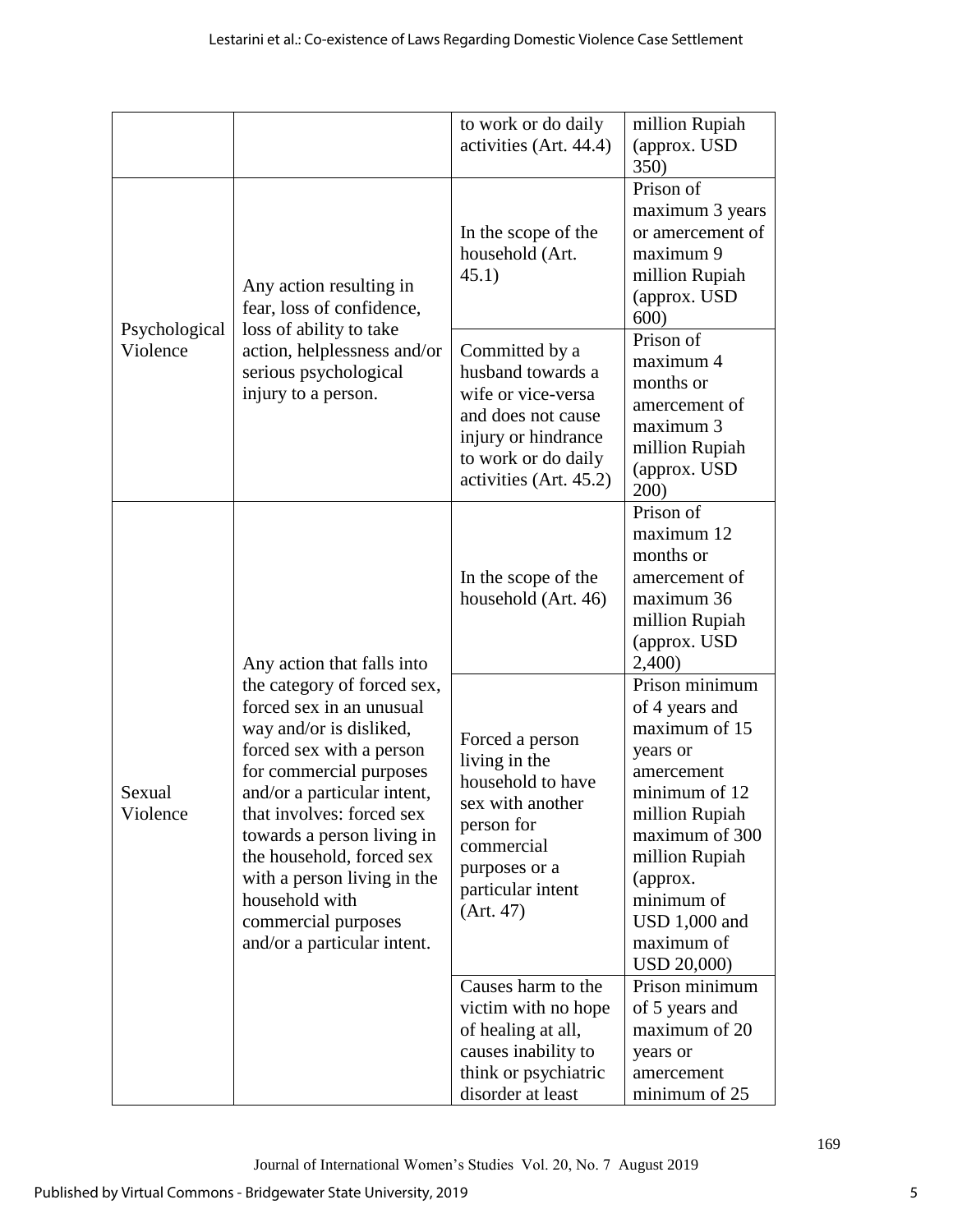|                      |                                                                                                                                                                                                                                                      | consecutively for 4<br>weeks or<br>sporadically for a<br>year or causes the<br>death of a fetus<br>inside the womb or<br>causes inability for<br>the sexual organs to<br>function (Art. 48)                                                                              | million Rupiah<br>maximum of 500<br>million Rupiah<br>(approx.<br>minimum of<br><b>USD 1,700 and</b><br>maximum of<br>USD 33,000) |
|----------------------|------------------------------------------------------------------------------------------------------------------------------------------------------------------------------------------------------------------------------------------------------|--------------------------------------------------------------------------------------------------------------------------------------------------------------------------------------------------------------------------------------------------------------------------|-----------------------------------------------------------------------------------------------------------------------------------|
|                      | An action that neglects a<br>person within the scope of<br>the household, although<br>the law that applies to the<br>subject or because of a<br>certain agreement or by<br>contract, he/she has a duty<br>to provide for, care for or                | Neglecting a person<br>within the scope of<br>the household<br>although he/she<br>carries the duty to<br>provide for, care for<br>and look after by the<br>law that applies, by<br>agreement or by<br>contract (Art. 49a)                                                | Prison maximum<br>of 3 years or<br>amercement<br>maximum of 15<br>million Rupiah<br>(approx. USD<br>1,000)                        |
| Household<br>Neglect | look after the person.<br>Neglect also applies to<br>anyone who causes<br>economic dependency by<br>limiting and/or prohibiting<br>the victim to work inside<br>or outside the household,<br>and thus making the<br>victim under his/her<br>control. | Neglecting a person<br>within the scope of<br>the household that<br>causes economic<br>dependency by<br>limiting and/or<br>prohibiting the<br>victim to work<br>inside or outside the<br>household, and thus<br>making the victim<br>under his/her control<br>(Art. 49b) | Prison maximum<br>of 3 years or<br>amercement<br>maximum of 15<br>million Rupiah<br>(approx. USD<br>1,000)                        |

Considering neglect of household as a form of domestic violence is up for debate but should be perceived as quite a breakthrough in the development of feminist jurisprudence in Indonesia. Some limitations of the law include its vague and ambiguous definitions of the forms of domestic violence, as it is unclear from the law how one is considered, for example, "to have lost the ability to take action" (Article 7). Another limitation is that the law does not regulate the State's responsibility to care for victims of domestic violence. For example, in cases of neglect, if the head of the family were imprisoned, the question to be asked is who would continue to economically care for the family; the bigger question becomes whether imprisonment and amercement are effective means of eliminating domestic violence.

It should be noted that the Convention on the Elimination of All Forms of Discrimination Against Women does not contain an article specifically on domestic violence. As an issue of discrimination against women, it took around twelve years after the CEDAW for violence against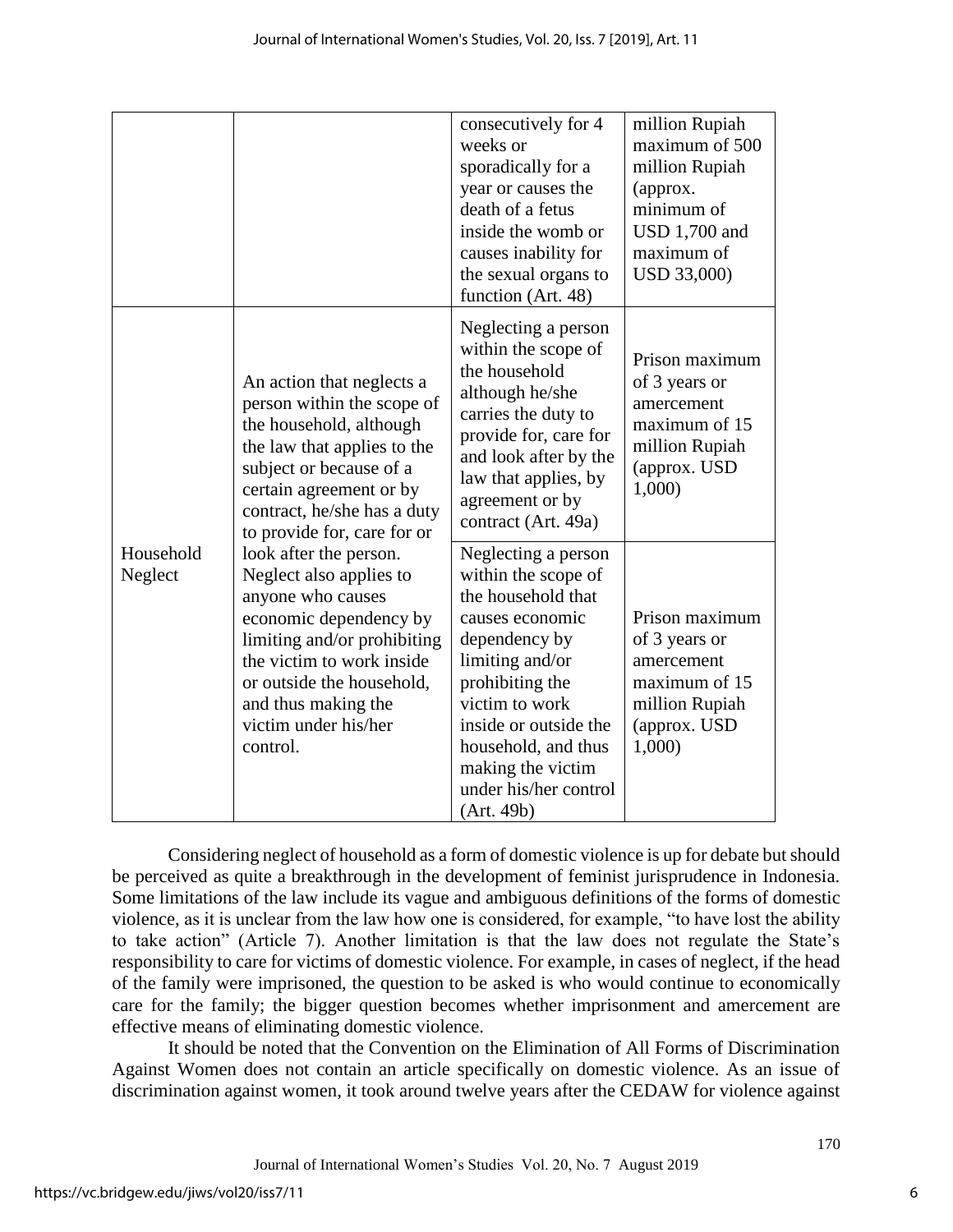women to be put under the spotlight of General Recommendations 19. Although states are not fully obliged to comply to General Recommendations 19 (Englehart, 2014), the Elimination of Domestic Violence Law in Indonesia showed that there has been compliance. Furthermore, in 2015 the Ministry of Women Empowerment and Child Protection created a regulation on the System of Women Empowerment and Child Protection, with which the Ministry established the Integrated Women and Children Empowerment Service Centre or P2TP2A. Through the Ministerial Regulation, it was made compulsory for every Province, District or City in Indonesia to have a P2TP2A. This shows further compliance to General Recommendations 19 especially numbers 5, 9, and 24. It can be seen then that although the positive law may not be ideal, the efforts that have been made to comply with CEDAW and its General Recommendations are quite sufficient as they create an obligation for the law enforcement apparatus to resolve cases of domestic violence and for the society to care for victims. With that being said, there is an immense need for synchronization between the substance of legislation and judicial institutional structures (Waller, Palmer, & Chappell, 2014).

#### **Culture and Violence Against Women in East Nusa Tenggara**

Women's position in the social structure of Rote Island is pictured within the characteristics attributed to men and women. Men are required to be hard because of their role as the head of the family that consequently results in them bearing the responsibility of the family's education and actions. In the context of education, hitting a child or a wife is allowed and, in that sense, it may not be interpreted negatively. Because hitting is perceived as a means of education, eventually it becomes an institutionalized culture that must be exercised to maintain the solidity of the family. On top of that, the characteristic of being hard or fierce is also used to portray the physical abilities of men as providers for their households. The word cruel or harsh is understood as a trait of men that is depicted by their responsibility in keeping the family safe from danger. The trait ferocious is manifested in the heavy responsibilities that are endowed upon men by their families. The barren land of Rote Island makes it difficult to obtain household needs and forces men to compete with others for access to any available resources.

The people of Rote, on the other hand, portray women as having gentle, soft, and light traits. Gentle points to the features of women as housewives who are responsible for taking care of the children and the husband with tenderness. The trait soft, on the other hand, is perceived from the type of work that women, as housewives, do, such as cooking, cleaning, and weaving, which are considered to be soft work. Light refers to the pressure of daily living that is put on women in comparison to the heavy burden carried by men in Rote. In contrast to men, who have to perform their duties in the public sphere, women's duties are perceived to be lighter because she only has to perform domestically. All they are thought to be responsible for is to keep the household in good condition.

The description of traits that people in Rote attribute to men and women shows that women are positioned lower than men in their social structure. Attributions as such also illustrate the cultural values they hold, which are closely linked to the patriarchal culture that interprets women as physically weak and thus only capable of domestic roles. As associating traits with gender portrays society's expectations, it can be induced that the roles of men are valued more than those of women, which then contributes to the dynamics of the relationship in the household. Power disparity between a husband and wife exists because of the perception that men as heads of families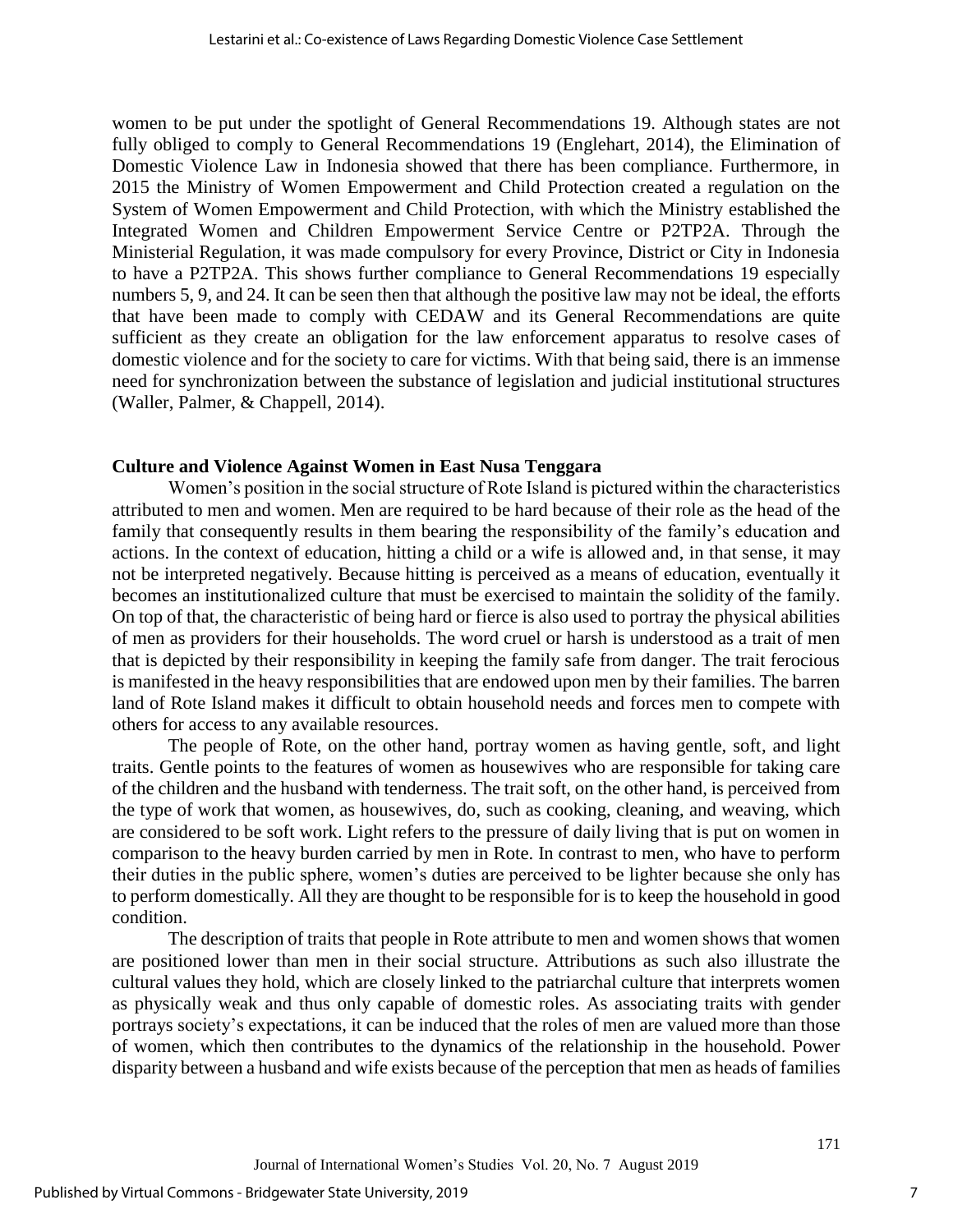are superior to the wives. As a result of social construction, those concepts of gender eventually create myths, and discrimination towards women flourishes.

The expected roles are not always in line with reality because in reality women carry a much heavier burden than men in performing their duties. Generally, the economy of a family in Rote relies on processed crops, specifically the process of turning the *aren* fruit or *arenpalm* into sugar. In that process, the husbands are only responsible for picking the fruit and bringing it home. The significant process of transforming the fruit into palm sugar is the wives' duty. The process is lengthy and exhausting and involves washing the fruit, boiling it by first creating fire with firewood that the wives themselves have to look for, and molding the sugar. A palm sugar seller in a traditional market in Rote said that it is also the wives who are responsible for distribution and sales. They have to sell the products to the market and compete with other women who sell the same product. The burdens and responsibilities that wives in Rote bear are not only within the household but also in the public sphere as a provider. Although in reality women are bearing heavier burdens than men, they are still sociologically put below men.

Women in Rote become even more vulnerable to domestic violence because of the *belis*  tradition. In Rote culture, *belis* is dowry that has to be paid by the groom's family when he proposes. This dowry is perceived to be a form of appreciation to the family of the bride because the groom's family will take one of its daughters away. *Belis* varies in form; in the olden days it would be in the form of some valued or even sacred object or livestock such as oxen, goats, sheep, or cows. The gift of dowry depends on the capability of the groom's family to provide such objects. If *belis* is in the form of livestock, the more expensive the *belis* is and subsequently the stronger the husband's position against the wife is. The tradition of paying *belis* has a spiritual significance of preserving solidarity and good relationships between families. According to the local priest in Rote, it is believed that there is a void in the cosmos because one family member has been taken away spiritually. This void must be replaced or filled with *belis* to avoid imbalance that, according to the belief, would cause misfortune.

Nowadays, however, *belis* has been adapted to the modern ways of living and is valued materialistically. *Belis* is perceived as merely a price that grooms' families pay to buy the brides, a transaction between families. The effect is that the higher the amount of *belis* the grooms pay, the more dominant their position against the brides become. Because the grooms feel they have bought their brides, subconsciously, and perhaps consciously, they feel that they have authority over them. Culturally, women who have been proposed to are demanded to accept the treatment of their husband as a consequence of accepting *belis*. If a wife asks for divorce, she must first return all the *belis* she had received, which is almost impossible.

Often the parents have to pawn or sell nearly everything they have for *belis,* such as family treasures, land, and buffalo. For example, in East Sumba, one of the provinces in East Nusa Tenggara, grooms' families usually offer eight buffaloes, gold or ivory bracelets, and a gold or silver brooch in the shape of a uterus, as a symbol of fertility. Brides' families offer the highly prized Sumba *kain ikat*, or hand-woven ceremonial cloth. In Sikka, Flores, elephant tusks are a part of the *belis*, which is passed on in families for generations as *pusaka* (heirlooms) and in the olden days was perceived to be sacred (Webb, 1989). In East Sumba, the process of marriage is called *ambil orang* (people taking) or proposal ceremony. In this ceremony, the groom's family goes to bride's family by giving *belis.* On the other side, the bride's family are also required to give back in the form of *kombu* cloth, *sarong* weaving and pigs. The amount that the women received and gave should be balanced. An imbalance in the amount of *belis* is perceived to be inappropriate and can even become the reason for a conflict in the household.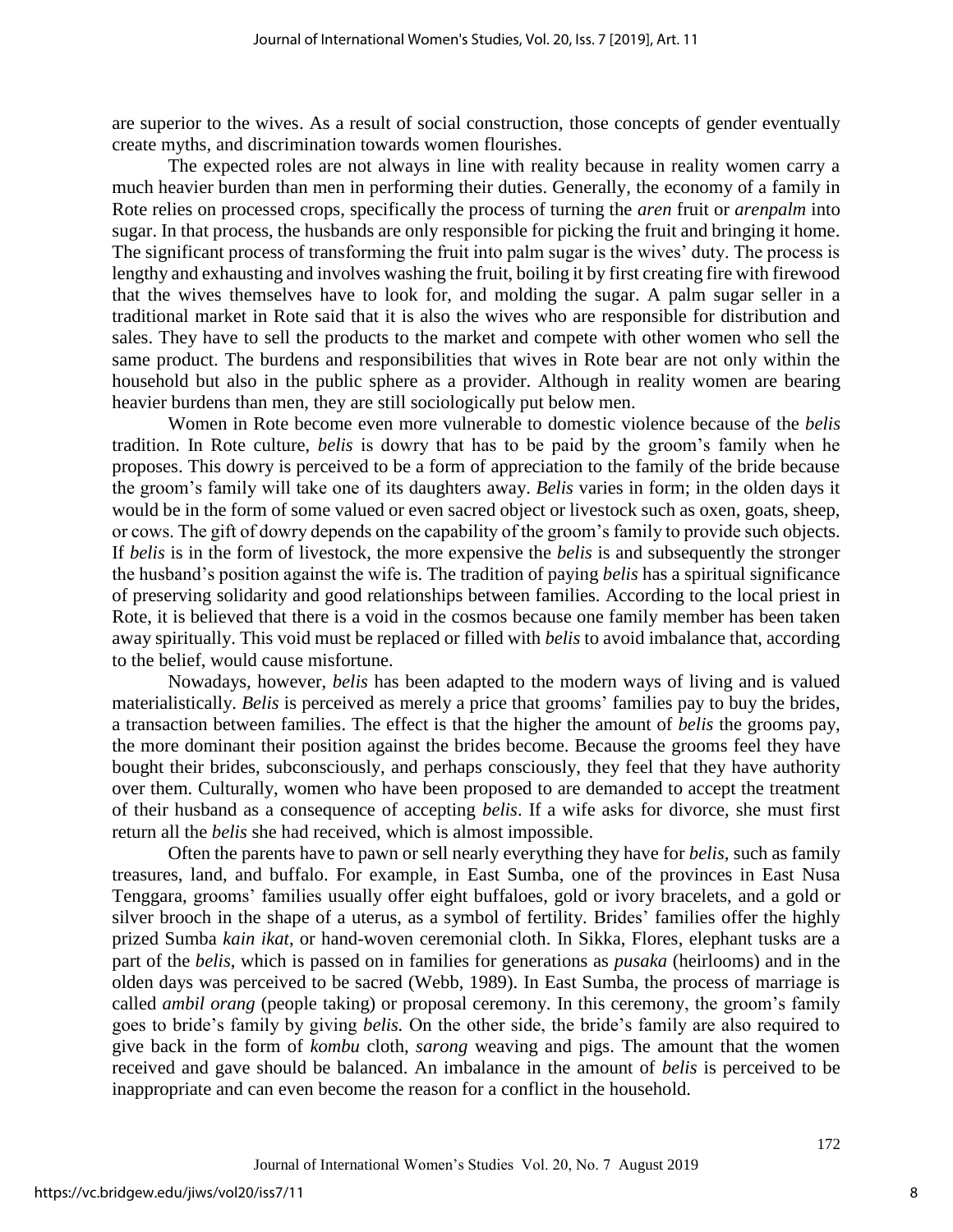From the description above, it can be concluded that structurally women in Rote hold a subordinate position to men. This can be seen from the duties women have that are not in sync to the traits attributed to them by the society. However, the extra duties that they have to perform are not socially recognized. It is the women's duty to take care of the household, and if they do not perform their duties properly, their husbands can be violent towards them, and the practice is legal according to the community (Krob & Steffen, 2015). The fact that, for the purpose of education, husbands are justified for hitting their wives illustrates clearly that men hold a higher position than women. Women's structural position in the Rote society continues to degrade, as *belis* is perceived as a trading mechanism and is only valued for money. This shift in the value behind *belis* enhances the dominance that men have over women in a familial relation. Submission to husbands is manifested in cultural values that demand women to accept open-heartedly the treatments they have to endure as wives. This practice confirms that the basic causes of violence are social and cultural norms (Uzun & Uzunboylu, 2015). The patriarchal norm assumes the superiority of men over women (Stacey & Connell, 1988). The predisposition of women as being the second sex in Rote is the underlying cause of high rates of domestic violence that go on in the island.

#### **Settlement for Domestic Violence: Adat, Church and State Law and Forum**

There are two mechanisms of domestic violence case resolution in Rote Island. The first is a formal legal mechanism involving state judicial institutions. The second is of an informal nature where the society itself, using customary law and traditions, resolves the cases.

## *Settlement Using State Law*

Resolution of domestic violence cases using state law involves reporting the case to the police. Reports to the police can be submitted by the victims themselves or by anyone who witnessed the violence. Generally, a member of the family makes a verbal report to the unit in the police station responsible for taking public reports or complaints. Because the criminal offences of domestic violence are sensitive in nature, victims should be treated with special care. For that reason, the Women and Children Protection Unit (WCPU) was created in the police force. This unit is available in the Rote Resort Police Station in consideration of the high rates of domestic violence around the area.

The WCPU is one of the working units in the police force whose focus is on handling cases of violence against women and children. Another function of the WCPU as a part of a law enforcement institution, according to the Criminal Procedural Law, is to carry out investigations to obtain data or evidence relating to a criminal act. In handling cases, the WCPU works together with the Integrated Women and Children Empowerment Service Centre, or the P2TP2A, at the district level. Cases of violence that the WCPU handles are mostly cases of physical violence committed by a husband against his wife, such as hitting, up to other forms of torture that continue to recur.

A persuasive approach is applied when handling cases of domestic violence. In that matter, the WCPU starts by giving the opportunity for both parties to mediate, but mediation is only an option if the victim is not in a dangerous condition. According to the Head of the WCPU in Rote, using mediation as an alternative dispute resolution in the police force is based on the severity of the victim's physical injury. For the purpose of mediation, the WCPU asks the head of the clan called *maneleo* to take part in resolving cases of domestic violence. *Maneleo* is a customary leader that each clan in Rote has. In this case, both parties and their families are asked to meet and are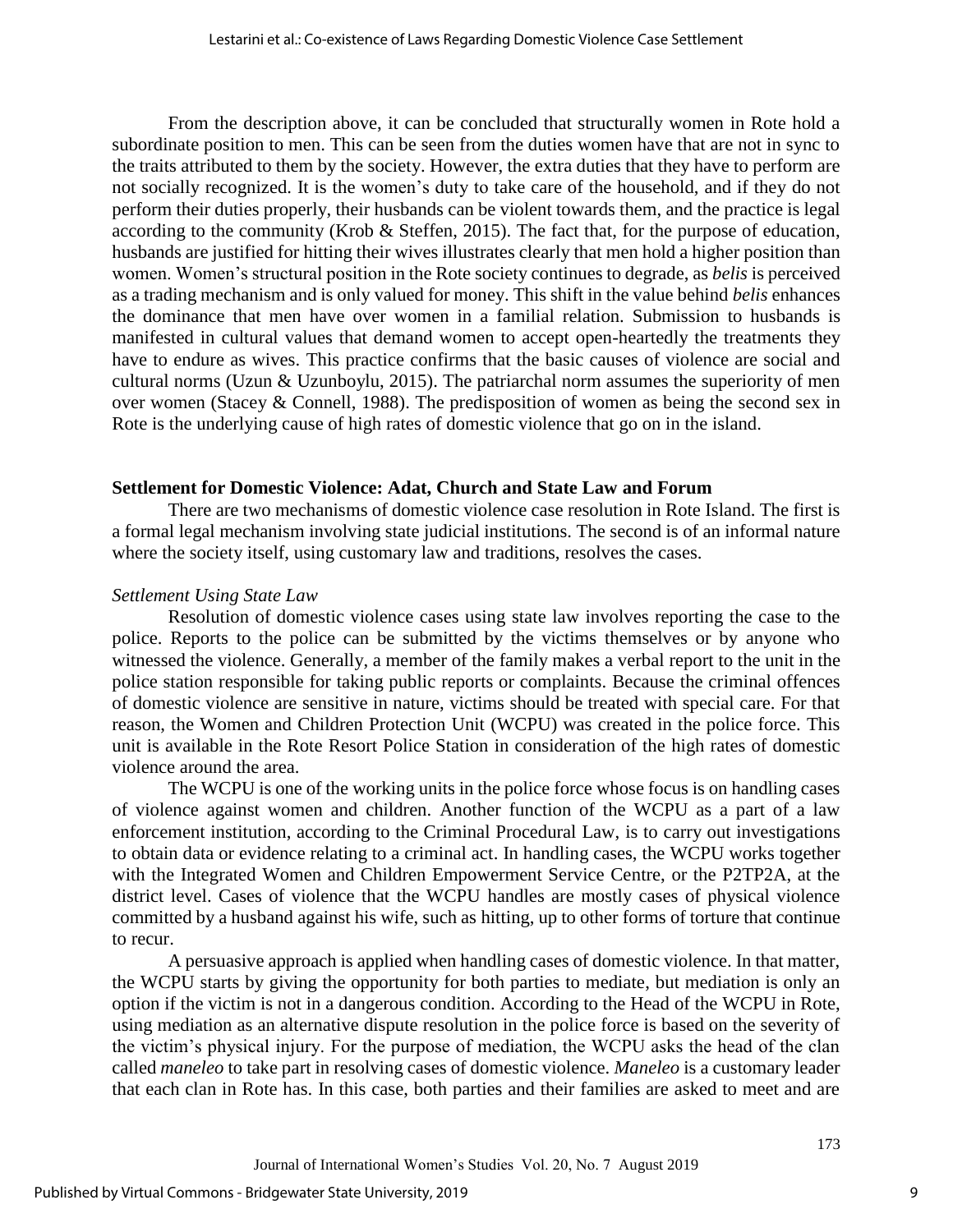pushed to reconcile by the support of the *maneleo* from both sides. The WCPU also asks P2TP2A to get involved by attending to the victims when deemed necessary. During mediation, the WCPU asks about both parties' thoughts and knowledge on the perpetrator's treatment towards the victim and pursues the perpetrator's promise to not commit the crime again. To guarantee that there will not be repeated episodes of domestic violence, the WCPU asks both parties to make a written agreement. With a written agreement, the case will not be brought to further legal processes and has been settled outside of court.

On the other hand, formal mechanisms of dispute settlement, involving the state judiciary, are perceived by the WCPU to be successful in resolving cases of domestic violence because of the perpetrator's avowal and their perception of harmony. Harmony in a household is measured by the visitations of the wife to prison, for example, if she brings her husband food and if both look intimate during the visit. However, the fear of formal mechanisms of domestic violence settlement lies in the probability that imprisonment will not result in harmony but rather divorce, which will worsen the victim's position as she will be indebted to her husband and her husband's family for the *belis* her family had received.

#### *Settlement of Domestic Violence Using the Customary Law of Rote*

The new decentralisation laws in Indonesia since the Soeharto era enabled village people as cultural collectivises to return to their village's *adat*, an example of the return of (collective) cultural rights to a group of people (Bräuchler, 2010). The term "*adat* community" (*masyarakat adat*), or "*adat* law community" (*masyarakat hukum adat*), bears connotations of autonomy (Bedner & Van Huis, 2008). Local customs (*adat istiadat*) are a form of authority based on original autonomy (*otonomi asli*). At the same time, however, the *adat* community needs to be acknowledged and respected by the government, and the way it runs its governmental affairs has to align with national law.

Ethnographic and socio-political research suggested that *adat* law shapes many aspects of family life in Indonesia (Bowen, 2001; Davies, 2003; Grace, 2004; Sillander, 2004; Davidson & Henley, 2007), and that differences in *adat* customs have historically been associated with ethnic differences in family-related behaviour (Blackburn & Bessell, 1997). Thus, while traditional norms for marriage behaviour exist in many settings, in Indonesia these norms are formalized in a meaningful way, providing a unique opportunity to measure norms as distinct from both observed behaviour and simple group classification. The term *adat* broadly refers to customs, traditions, rules, or practices that guide social life and decision-making in Indonesian communities (Davies, 2003; Taylor, 2003; Davidson & Henley, 2007). These ethnicity-based legal systems outline obligations and expectations for social and economic relationships, including marriage, inheritance, land-holding, and dispute resolution.

*Adat* is notable for its simultaneous authority and fluidity (Hooker 1978; Sillander 2004). For example, Sillander (2004) found that most Bentians, an ethnic group on Borneo, claim *adat* as an important source of authority to resolve conflicts or to determine social obligations. *Adat* legal systems remain in Indonesian village life even though the state has promoted a homogeneous village structure to overcome many *adat-*based structures (Kato, 1989) and even though Islamic law has grown in importance (Grace, 2004). This three-way tension between *adat,* state, and religious legal systems emerged during the colonial period and remains relevant today (Spyer, 1996; Bowen, 2001; Davies, 2003; Sillander, 2004; Davidson & Henley, 2007). Researchers have observed that in places where the *desa* (government) structure is conflicting with the reality of the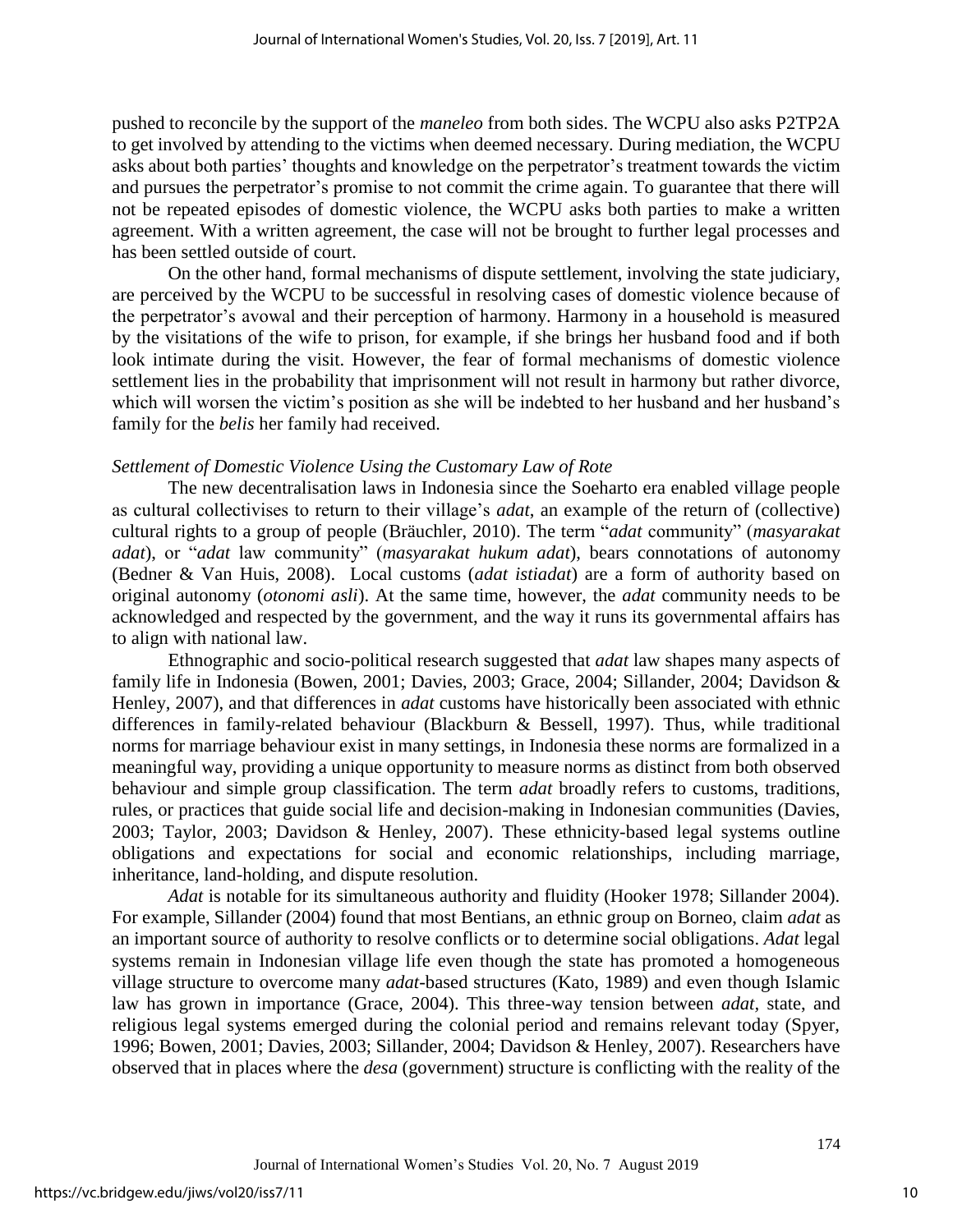local *adat* structure, *adat* can still persist as a source of identity, authority, and adjudication (Davies, 2003; Kato, 1989).

Although formal laws in Indonesia guarantee women protection, customary law is still perceived as part of the national legal system. The difficulty that arises is to determine the solution when laws within a state are in conflict and, in particular, the impact that occurrs when personal laws violate principles of equality, such as the *belis* case in East Nusa, Tenggara. Normative social theories evaluate institutions on the basis of whether they are free from domination, meet needs, and provide conditions of emancipation that can overcome justice as understood by modern traditions. This is because broader normative social theories require cultural criticism and socialization in addition to formal rights criticism and distribution patterns (McCarthy & Benhabib, 1988). *Belis* culture must be criticized if it is disadvantageous for women. Legal understanding and legal reform can help reform this culture in order to provide protection for women.

However, the people of Rote perceive domestic violence to be very private; thus, although there are state laws that offer better protection for victims, the community tends to opt for settlement through customary law. The church institution in Rote plays a major role in domestic violence settlement because it is not only seen as a religious institution but has been given the role of settling problems of its congregation. Any cases of domestic violence must be settled within the family prior reporting it to outside parties, including church institutions. The dispute settlement involves family members and people who are considered as wise men. The purpose of the settlement is to mend the disharmony in the family caused by domestic violence, and customarily, reporting the husband to the police will definitely hinder this purpose. The mechanism established by the people is considered to be more effective in settling domestic violence given the private nature of the case.

The involvement of church starts when the victim and her family confide in the priest. After hearing the case, the priest will ask the conflicting parties to come to a meeting in the church. The priest will also involve a female figure of the church and act as a mediator using a religious approach. The role of the female figure is important because she holds an important position in the neighbourhood of the conflicting parties. The violence that usually occurs is physical violence through hitting. Most of the time, the reason for hitting a wife is that she is thought to have made a mistake when talking to her husband when he has just arrived home. When he arrives home half drunk, as it is normal in the Rote society for men to drink alcohol in public spheres, the wives usually pose questions that the husbands perceive as irrelevant or asked at the wrong time. Questioning as a form of the wives' protest against their husbands' behavior is perceived by the society as a mistake, even by women activists in the local church. Every circumstance, every condition or action that came from the husband's side should be responded to by the wives with patience and caution. This is the expectation society demands out of wives, and thus, if domestic violence occurs, the wives are believed to have contributed to the incidents because of their transgressive behavior. This train of thought has also proven to be true in other parts of Indonesia such as in Makassar, Sulawesi (Parker & Dales, 2014).

According to local customary law, reconciliation is achieved if the parties, especially the husband as the perpetrator, made a vow in front of everyone involved in the reconciliation process to not repeat any violence. The wife should accept the vow and also vow to be more obedient and less demanding of her husband. The reconciliation process is sealed by a handshake and a kiss between the husband and wife. Harmony is considered to be restored in the household and is marked by the return of the wife to the house. Even though the reconciliation process was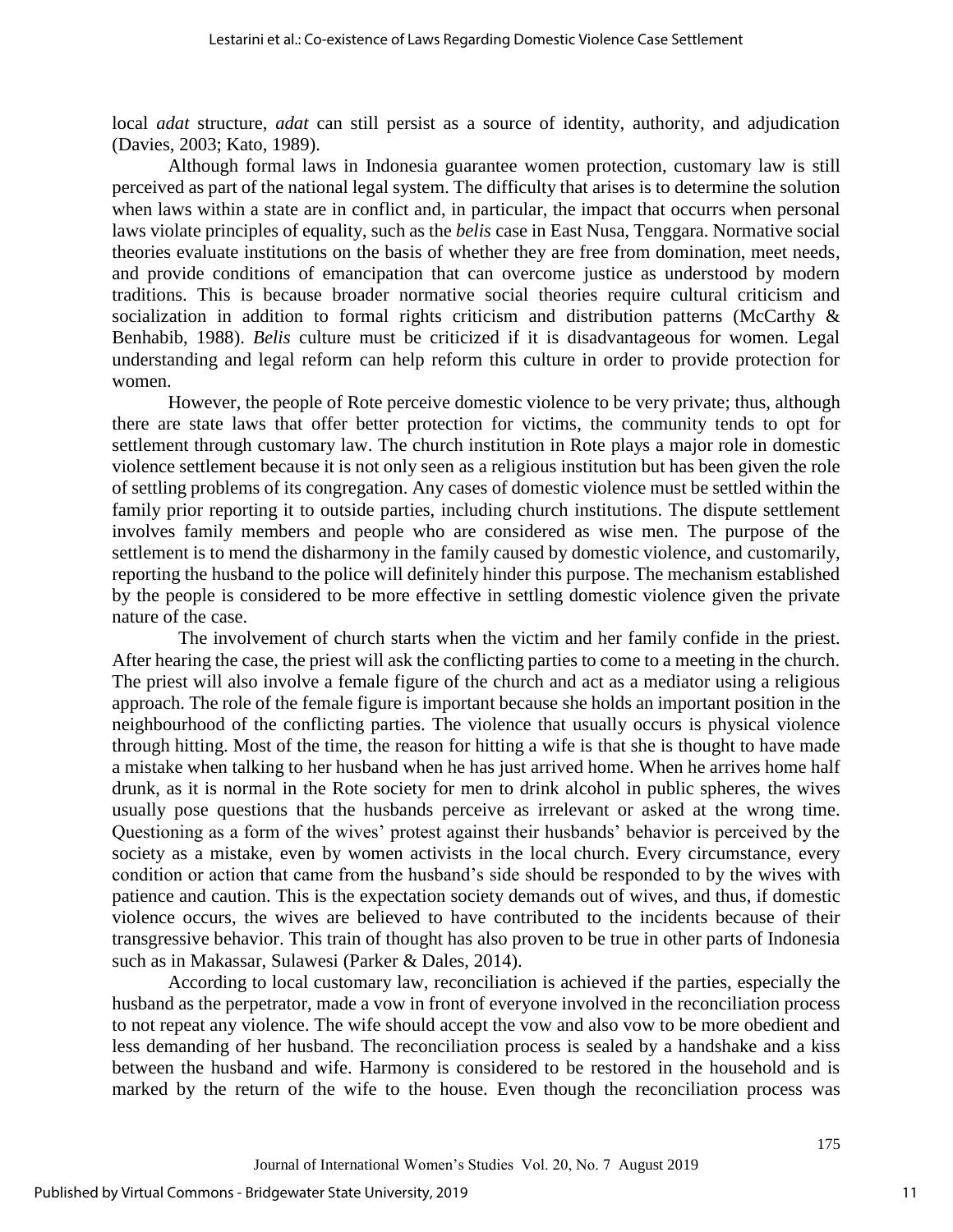conducted privately, it does not come unnoticed by the people in the neighbourhood. After the reconciliation process, the neighbours and members of the congregation will watch secretly to see whether the household stays harmonious or becomes violent again. At this stage, society plays the role of social control. They will make sure that domestic violence never happens again, and if it recurs, the neighbours and members of congregation will report the condition to the family and church. Social control driven from local wisdom (informal social control) comes to an end if the perpetrator can no longer be controlled. This happens when domestic violence recurs. The family and church will report the case to the police to be processed legally. In this situation, formal social control is deemed more effective.

Some people in Rote also use customary dispute resolution mechanisms without involving the church. Resolution of domestic violence merely through *adat* involves the *maneleo* (the head of clan) as a medium. *Maneleo* is also found in other parts of East Nusa, Tenggara, such as in Ro'e, Manggarai where they are called *tua golo*. *Maneleo* is responsible for 18 clans, and his role is to adhere to the customary law in the dispute settlement between his clan members. The role of *maneleo* is not only to handle cases involving *adat* but also to govern the village. In cases of domestic violence, the wife's family will complain to her *maneleo*, who will then contact the *maneleo* of male family. Both *maneleos* and each of the parties will discuss the cases until an agreement is reached. The wife returning to her husband's household marks this reconciliation.

Conflict resolution through customary law that is facilitated by the church is perceived to be more effective for the victim. Although there are no guarantees that the perpetrator will not repeat his mistake, protection of the victim from further violence is felt to be more substantial. People outside of the family, such as neighbours, especially the women members of the same local church as the victim, secretly watch over the condition of the victim. These women truly perform the social control function in their community; they are the ones overseeing whether the victim continues to be treated violently. If in the days to come domestic violence in that household persists, the local church will advise the victim's family to report to the police, being aware of the worse consequences that might lead to divorce.

As domestic violence is contingent upon the marriage institution that is unseparated from *adat* or customary law, the means of settling the issue will be different from one place to another, especially in such a plural country like Indonesia. A mere formal set of laws, created by the Indonesian government in an attempt to accommodate both international and national aspirations in regards to domestic violence, will almost always fall short of the local conception of justice as it differs from one place to another. In that sense, it becomes impossible for formal laws to stand on their own in resolving cases of domestic violence. The coexistence of informal and formal laws in Rote gives women victims of domestic violence the options they need to obtain justice on their terms. In the search for justice and harmony, the practice of domestic violence settlement in Rote Island shows that there is a reproduction of law when local, customary, and religious laws are confronted by the implementation of international and national laws.

The coexistence of *adat*, church, and state law in regard to domestic violence in Rote Island gives women victims a choice of laws in their search for justice. Structurally and institutionally, the coexistence of domestic violence resolution mechanisms attempts to provide women more than one way of achieving justice, as they also acknowledge that the three systems of law are based on different ideologies. In that sense, women victims of domestic violence in Rote Island are given the opportunity to weigh the benefits of each system and choose which mechanism they perceive is best. In practice, often times *adat* law and church law are victims' first choices and state law is only resorted to when deemed to be more advantageous to the situation. This disposition is found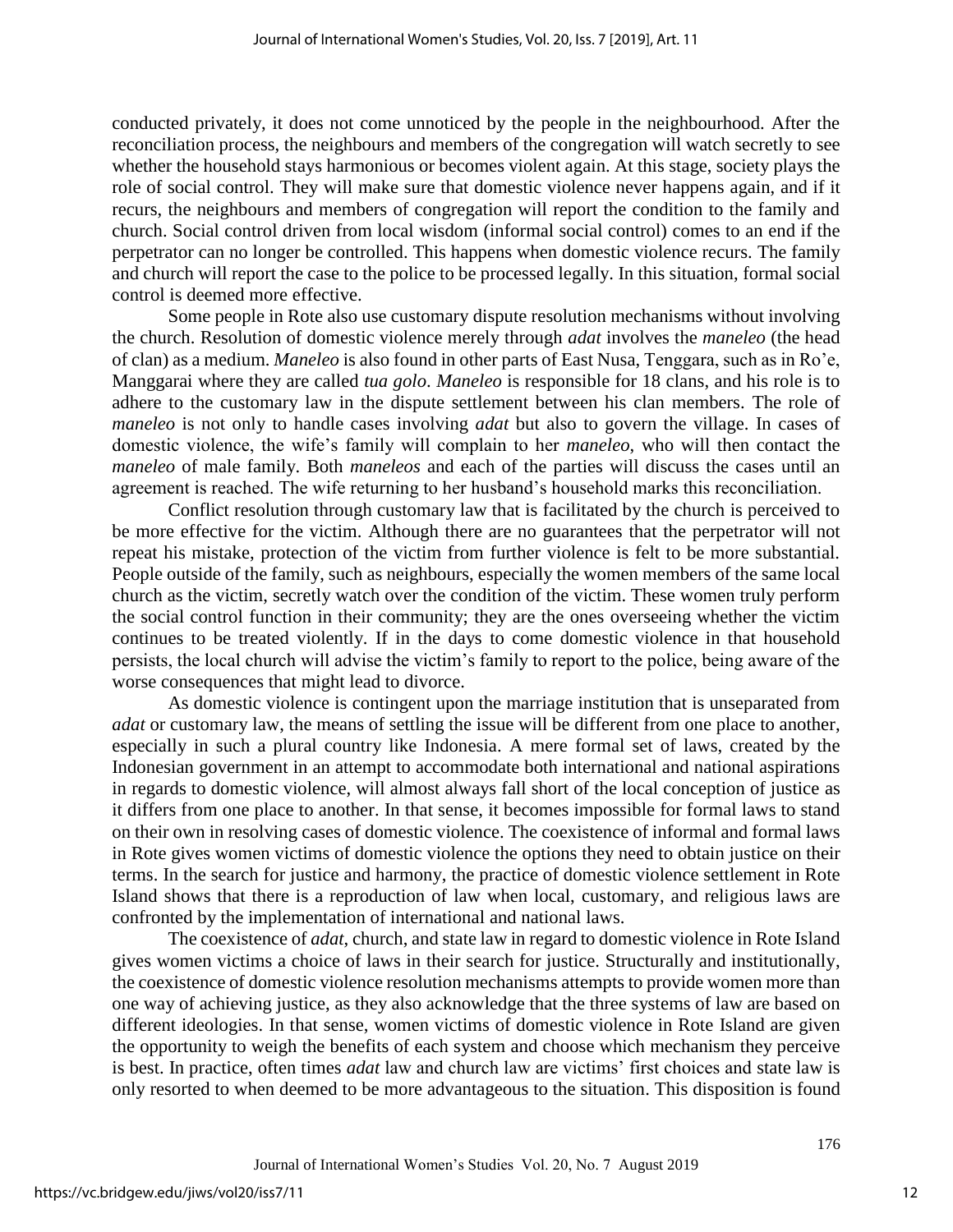in many communities where customary law coexists with state law and other types of law, such as in the Kurdish community in the UK, where state law is followed when perceived to be expedient or indispensable (Tas, 2014). However, through the survivors' accounts of domestic violence resolution, it can be deduced that all three mechanisms are normatively insufficient to provide protection for victims. Even in cases where victims resort straight to state law operating on the basis of the Elimination of Domestic Violence Law, it is still proven that the *maneleos* are involved throughout the process and the legal certainty that state law offers often does not come through. This is due to the patriarchal values that are deeply embedded into the society to the extent that the practice of state law is also affected by cultural values wherein *maneleos* are involved. As male figures who are highly respected and heard, every conclusion they make binds the conflicting parties, and, for the most part, these decisions tend to victim-blame and thus strengthen the perpetrator's position.

#### **Conclusion**

Protective regulation for women, as legislated through the Elimination of Domestic Violence Law, has specifically recognized the forms of domestic violence that are prohibited as well as the different methods of settlement that promote harmony in the household. Although, in that regard, the regulation has been constructed very well, there are still limitations to the law, such as the boundaries of physical violence and neglect and the post-ruling supervision of the protection of victims, that have not been sufficiently formulated. A community should go through great measures to protect victims to prevent recurrence of violence. Laws that have been made are considered to be ineffective when the law enforcement institutions do not have a decent understanding of gender and violence against women. In terms of the customs and traditions, the social structure of people in Rote becomes a factor that affects the high rates of domestic violence. Furthermore, constructions of gender and traditions in Rote Island structurally and systematically embed the patriarchal culture that puts women in a vulnerable position to become victims of domestic violence.

Regarding settling cases of domestic violence, it can be seen from the people of Rote that there is a clear and tacit connection between customary law, church law and state law. When customary and church law are deemed insufficient or have failed to provide justice or protection to victims, consciously the community resorts to state law in hope of certainty. In that sense, the three coexisting laws in Rote Island serve as substitutes for each other, a substitution that happens when one fails to bring the justice pursued yet still an interchangeable mechanism that does not provide legal certainty to victims. The potential of repeated domestic violence is still a major concern because of the patriarchal values that continue to dominate the society even when settlement exercises formal state law. A coexistence of laws on the resolution of domestic violence in Rote Island is exemplary as it offers victims alternatives in their search for justice. Nevertheless, the essential duty abstracted from the situation in Rote Island is to uproot every patriarchal custom and tradition so heavily embedded within the society, as they hinder legal practice that proffers justice for women victims of domestic violence.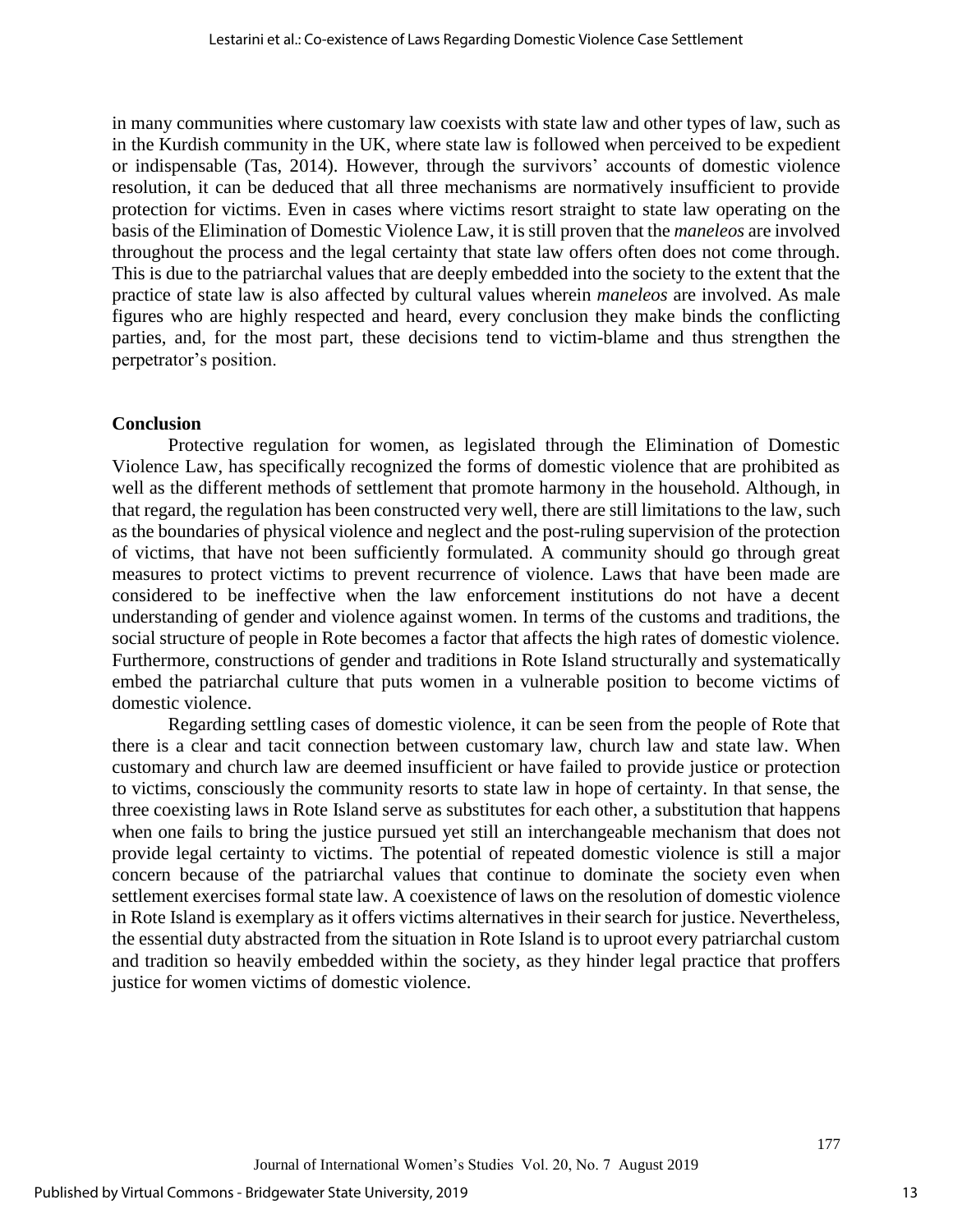## **Acknowledgement**

The authors would like to acknowledge the Directorate of Research and Community Engagement of the Universitas Indonesia. This research has also been supported by DIKTI (*Direktorat Jenderal Pendidikan Tinggi)* as Penelitian Dasar Unggulan Perguruan Tinggi (Leading Research in Higher Education) 2017 (Contract Number UN2.R3.1/HKP05.00/2017). We would also like to thank Tien Handayani Nafi, Lidwina Inge Nurtjahyo, Gratianus Prikasetya, and Iva Kasuma for their contributions and assistance throughout the research process.

## **References**

- Bartlett, B. A., Iverson, K. M., & Mitchell, K. S. (2018). Intimate partner violence and disordered eating among male and female veterans. *Psychiatry Research*. https://doi.org/10.1016/j.psychres.2017.11.056
- Bedner, A. W., & Van Huis, S. (2008). The return of the native in Indonesian law indigenous communities in Indonesian legislation. *Bijdragen Tot de Taal-, Land- En Volkenkunde*. https://doi.org/10.1163/22134379-90003655
- Benda-Beckmann, F.V.,& Benda-Beckman, K.V. (2009) 'The social life of living law', in: Marc Hertogh (ed.), Living law: Reconsidering Eugen Ehrlich, pp. 177-97. Oxford/Portland: Hart.
- Blackburn, S., & Bessell, S. (1997). Marriageable Age: Political Debates on Early Marriage in Twentieth-Century Indonesia. *Source: Indonesia*. https://doi.org/10.2307/3351513
- Bowen, J.R. (2001). *Shari'a, State and Social Norms in France and Indonesia* (Paper Series #3). Leiden, Holland: Leiden ISIM.
- Bräuchler, B. (2010). The revival dilemma: Reflections on human rights, self-determination and legal pluralism in Eastern Indonesia. *Journal of Legal Pluralism and Unofficial Law*. https://doi.org/10.1080/07329113.2010.10756648
- Carugno, G. (2018). How to Protect Traditional Folk Music? Some Reflections upon Traditional Knowledge and Copyright Law. *International Journal for the Semiotics of Law - Revue Internationale de Sémiotique Juridique*, *31*(2), 261–274. https://doi.org/10.1007/s11196- 017-9536-7
- Davies, J. R. (2003). *Islam, law, and equality in Indonesia: An anthropology of public reasoning*. *Islam, Law, and Equality in Indonesia: An Anthropology of Public Reasoning*. https://doi.org/10.1017/CBO9780511615122
- Davidson, J. S., & Henley, D. (2007). *The revival of tradition in Indonesian politics: The deployment of adat from colonialism to Indigenism*. *The Revival of Tradition in Indonesian Politics: The Deployment of Adat from Colonialism to Indigenism (pp. 1–* 377). Routledge Taylor & Francis Group. https://doi.org/10.4324/9780203965498
- Englehart, N.A. (2014). CEDAW and Gender Violence: An Empirical Assessment. *Michigan State Law Review. 265. 265-297.*
- Grace, J. (2004). Sasak women negotiating marriage, polygyny, and divorce in rural East Lombok.*Intersections: Gender, History and Culture in the Asian Context, 10*.
- Harkrisnowo, H. (2000). Tindakan Kekerasan terhadap Perempuan dalam Perspektif Sosio-Yuridis (Violence against Women in Socio-Juridical Perspective). *Jurnal Hukum IUS QUIA IUSTUM, 7*(14), 157-170.
- Kato, T. (1989). Different Fields, Similar Locusts: Adat Communities and the Village Law of